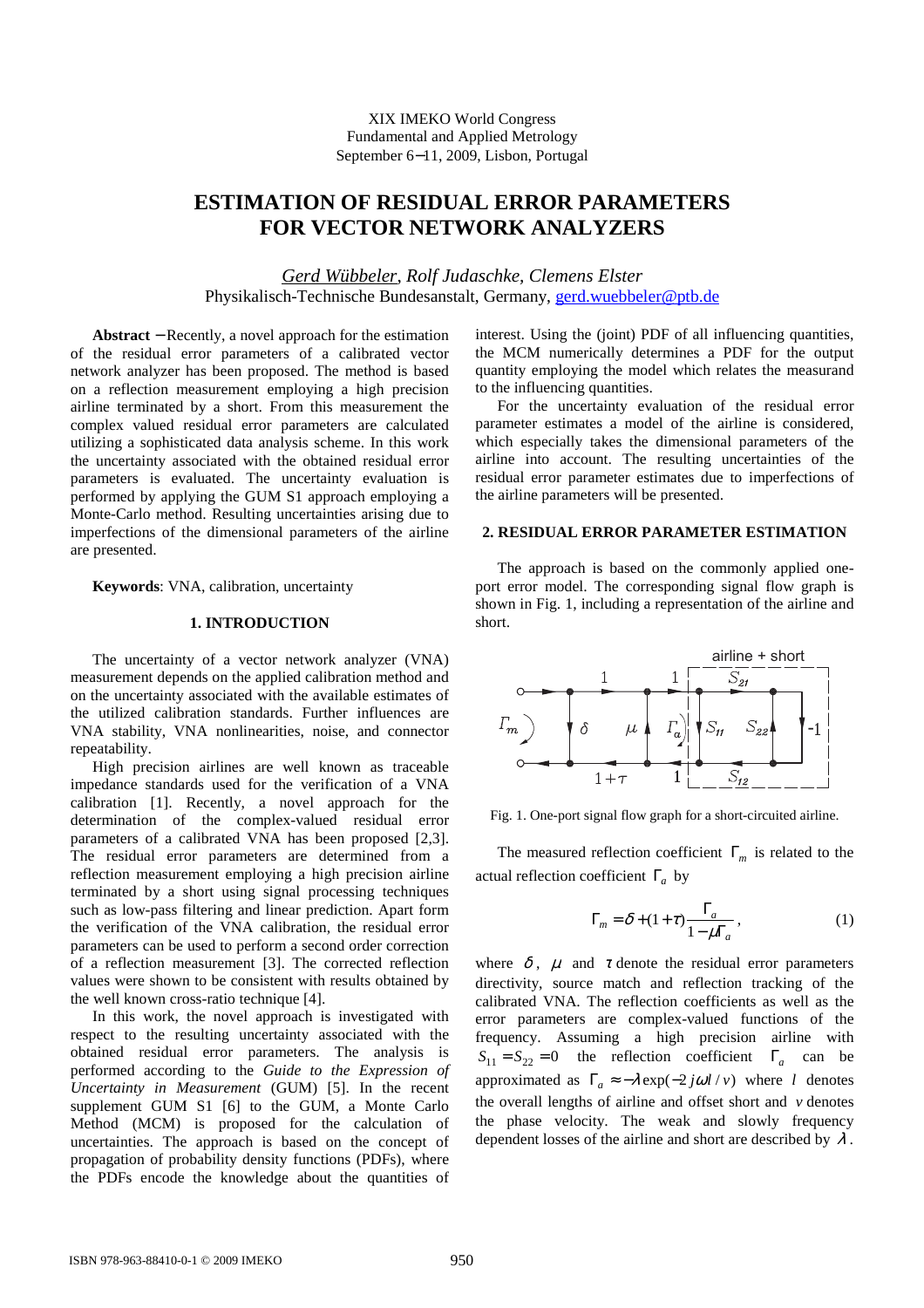Assuming small residual error parameters for a calibrated VNA, i.e.  $|\delta|, |\mu|, |\tau| < 1$ , (1) can be approximated as

$$
\Gamma_m \approx \delta - (1+\tau)\lambda e^{-2j\omega l/v} + \mu(1+\tau)\lambda^2 e^{-4j\omega l/v} \,. \tag{2}
$$

The considered signal processing scheme relies on the assumption, that the variation of the residual error parameters in dependence on the frequency is small as compared to  $exp(-2j\omega l/v)$ . As described in [3] in detail the residual error parameters are then determined by a sequence of down-conversion and low-pass filtering steps. The approach also includes an extrapolation procedure based on linear prediction in order to reduce filtering artefacts. The determination of the residual reflection tracking  $\tau$  is based on a further reflection measurement of the utilized short. A brief discussion on method parameters such as the bandwidth of the low-pass filter is given in [3].

In Fig. 2, a typical reflection measurement of a short circuited airline is presented showing the well known ripples indicating an imperfect VNA calibration.



Fig. 2. Reflection coefficient of a short-circuited airline.



Fig. 3. Reflection coefficient of a mismatch before ( $\Gamma_{\text{SOL}}$ ) and after ( $\Gamma_{\text{corrected}}$ ) second-order correction. Comparison to reference reflection values ( $\Gamma_{REF}$ ) obtained by the cross-ratio technique.

The impact of a second-order correction is illustrated in Fig. 3. The correction has been performed using residual error parameter estimates obtained by the proposed signalprocessing scheme. While the reflection coefficient resulting from a standard short-open-load calibration ( $\Gamma_{\text{SOL}}$ ) clearly displays deviations from the cross-ratio reference values [4], the second-order corrected reflection coefficient appears to be an improved estimate.

## **3. UNCERTAINTY EVALUATION**

The measured reflection coefficients as well as the error parameters are complex-valued quantities whose treatment is not explicitly covered by the GUM. The analysis described here follows a proposal for the uncertainty treatment of S-parameters which represents an extension to the GUM [7]. To this end all calculations are performed using a Cartesian representation of the complex-valued quantities. As proposed in [7] the resulting uncertainties are evaluated and presented separately for the real and the imaginary part.

The uncertainty evaluation is realized as a two-step scheme. First, the reflection coefficient  $\Gamma_a$  of the short circuited airline is modelled based on the corresponding physical parameters of the airline such as the length and the inner and outer diameters [8]. The model includes a description of the short using the calibration kit standard definition. For the measured reflection coefficient follows from  $(1)$ 

$$
\Gamma_m = \delta + (1 + \tau) \frac{\Gamma_a(z)}{1 - \mu \Gamma_a(z)},
$$
\n(3)

where *z* denotes a vector of physical parameters of the model  $\Gamma_a(z)$ . The residual error parameters are determined by the proposed signal processing scheme which is denoted here as  $g(\Gamma_m)$ 

$$
(\delta, \mu, \tau) = g(\Gamma_m) + \Delta_{(\delta, \mu, \tau)}.
$$
 (4)

The term  $\Delta_{(\delta,\mu,\tau)}$  represents (frequency dependent) corrections of  $g(\Gamma_m)$ .

The uncertainty associated with the residual error parameter estimates is evaluated according to the "propagation of distributions" approach of GUM S1. To this end the PDFs of the two contributing terms in (4) are required. The distribution of first term in (4) is obtained by MCM using the estimates and uncertainties of the dimensional parameters of the airline.

Information regarding the distribution of the corrections  $\Delta_{(\delta,\mu,\tau)}$  of the estimation scheme may be obtained by a simulation approach. These corrections may dependent on the actual residual error parameters as the signal processing scheme relies on specific assumptions and approximations, e.g. regarding their magnitude and their frequency dependence. For the results presented in this work both, the expectation values and the associated uncertainties of the corrections are assumed to be zero.